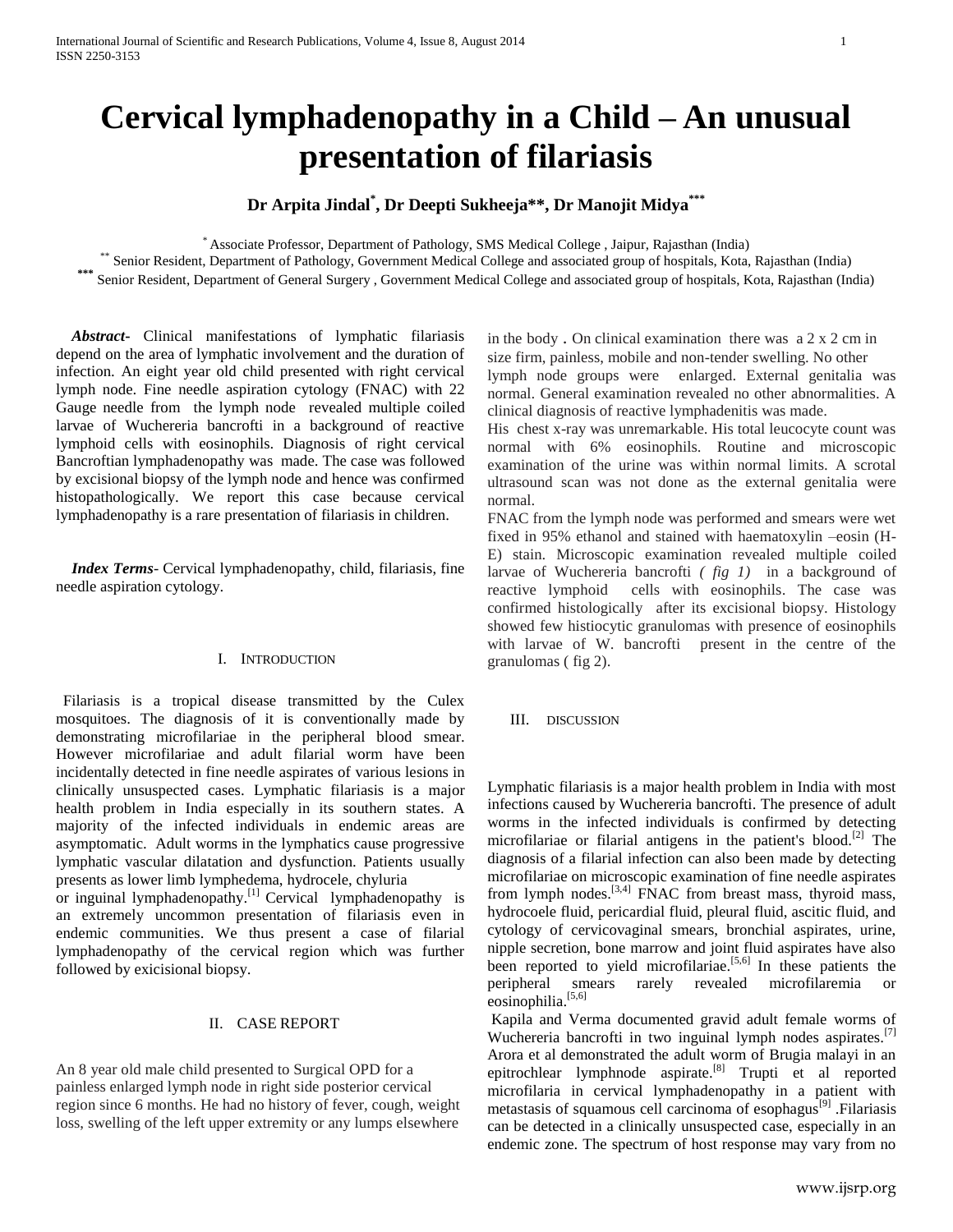reaction to a marked inflammatory or granulomatous response. The entire spectrum of changes should be kept in mind while practicing cytopathology in filaria prone endemic area. In such situations, a high index of suspicion and careful screening of cytology smears are keys to a correct diagnosis.

In conclusion, although scrotal lymphatics and inguinal lymph nodes are the preferred location for adult *W.* bancroft*i*, cervical lymph nodes may also be affected. These cases can be misdiagnosed as reactive hyperplasia and can be left untreated which can lead to progression of disease.

#### **REFERENCES**

- 1. Sen SB, Chatterjee H, Ramaprasad S et al. Chylous manifestations of filariasis: A clinical and lymphographic study. Part II. Lymphadenovarix, chylocele and chylous scrotum. Ind Jour Med Res 1969; 57: 1738–44.
- 2. Dreyer G, Santos A, Noroes J, Addiss D et al. Proposed panel of diagnostic criteria, including the use of ultrasound, to refine the concept of 'endemic normals' in lymphatic filariasis. Tropical Medicine and International Health 1999; 4: 575–9.
- 3. Dey P, Radhika S, Jain A et al. Microfilariae of Wuchereria bancrofti in a lymph node aspirate. A case report Acta Cytol. 1993; 37: 745–6.
- 4. Kapila K, Verma K et al. Diagnosis of parasites in fine needle breast aspirates. Acta Cytol 1996; 40: 653–6.
- 5. Varghese TR, Raghuveer CV, Pai MR, Bansal R et al. Microfilariae in Cytologic Smears. A Report of Six Cases. Acta Cytol 1996; 40: 299– 01.
- 6. Walter A, Hemalatha K, Cariappa A et al. Microfilariae of *Wuchereria bancrofti* in cytologic smears. Acta Cytol 1983; 4: 432–6.
- 7. Kapila K, Verma K et al: gravid adult female worms of Wuchereria bancrofti in fine needle aspirates of soft tissue swellings: Report of three cases. Acta Cytol. 1989; 33: 390-2.
- 8. Arora VK, Sen B, Dev G,Bhatia A et al: Fine needle aspiration identification of adult worm of Brugia malayi and its ovarian fragment from an epitrochlear lymph node. Acta Cytol 1993; 37: 437-8.

#### **AUTHORS**

**First Author** – Dr. Arpita Jindal, Associate Professor, Department of Pathology, SMS Medical College, Jaipur-324005, Rajasthan (India).

**Second Author** – Dr. Deepti Sukheeja, Senior Resident, Department of Pathology, Government Medical College and associated group of hospitals, Kota-324005, Rajasthan (India).

**Third Author** – Dr. Manojit Midya, Senior Resident, Department of General Surgery, Government Medical College and associated group of hospitals, Kota-324005, Rajasthan (India). E-mail: [manojitmidya@yahoo.com](mailto:manojitmidya@yahoo.com)

**Correspondence Author** – Dr. Manojit Midya, Senior Resident, Department of General Surgery, Government Medical College and associated group of hospitals, Kota-324005, Rajasthan (India). E-mail: **[manojitmidya@yahoo.com](mailto:manojitmidya@yahoo.com)**



FIGURE 1: Cytosmears of lymph node showing coiled larva of W.bancrofti in the midst of reactive lymphoid infiltrate and eosinophils (H& E Stain, 400x)

No. of figures- Two

Source(s) of support- Nil

Conflict of interest- None